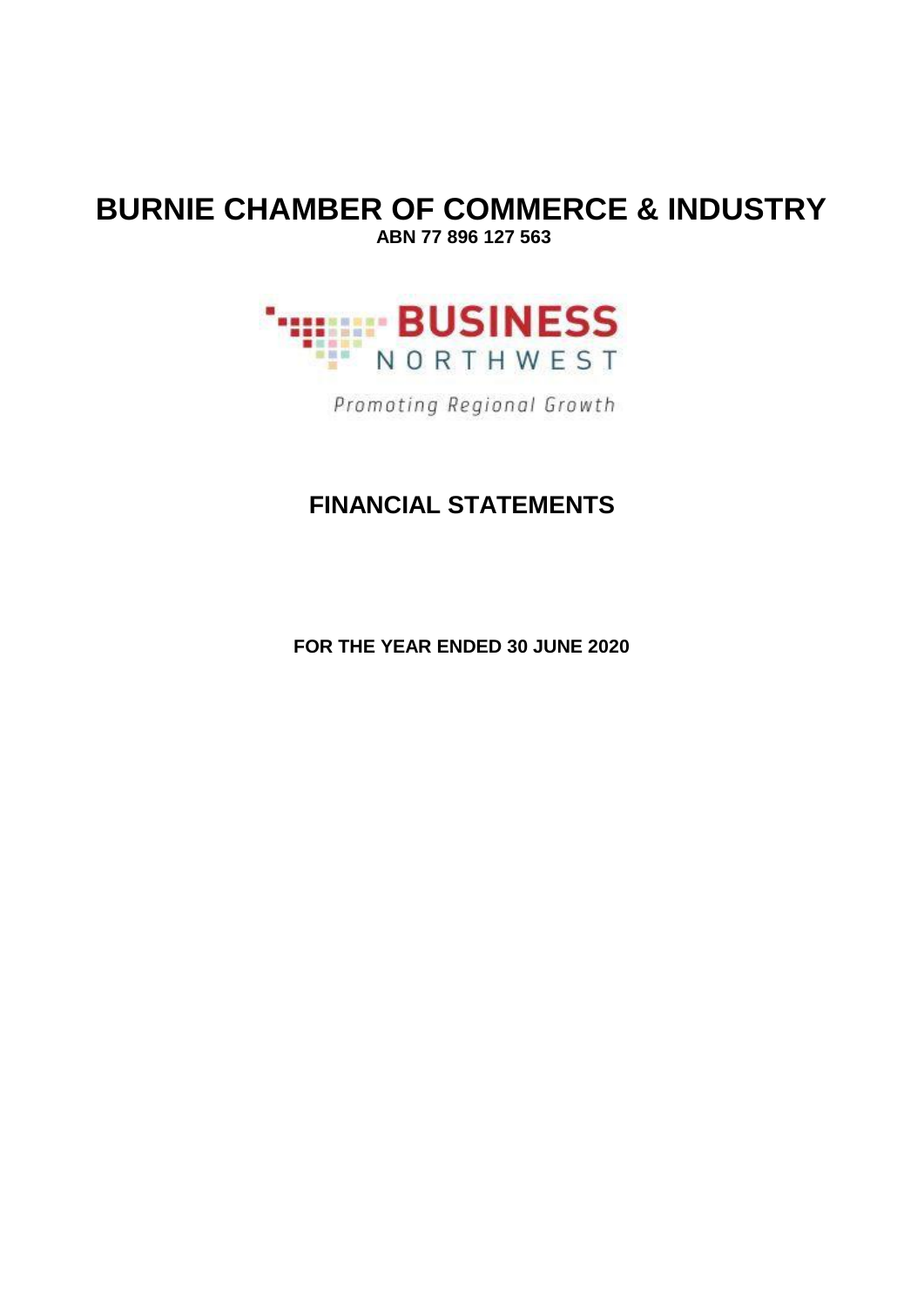#### **FOR THE YEAR ENDED 30 JUNE 2020**

**Executive Members President**

**Vice Presidents** Paul Justin McErlain Kelli Jean Hooper

**Secretary** Paul Justin McErlain **Address**

Ian Christopher Jones 440 West Mooreville Road East Cam 7321

1 Goldie St, Wynyard 7325 860 Ridgley Highway. Ridgley 7321

1 Goldie St, Wynyard 7325

**Treasurer** Kial Stuart Hingston 5 Sunnyside Ct. Devonport 7310

#### **General Executive**

Nicholas Higgins Rebecca Luck

Mike Cannon 600 Minna Road Stowport 7321 18 Dodgin Street, Wynyard 7325

Sam Hoare 1543 Murchison Highway, Yolla 7325 Colleen Atkinson 277 Cuprona Rd Cuprona 7316 21 Futuna Ave Burnie 7320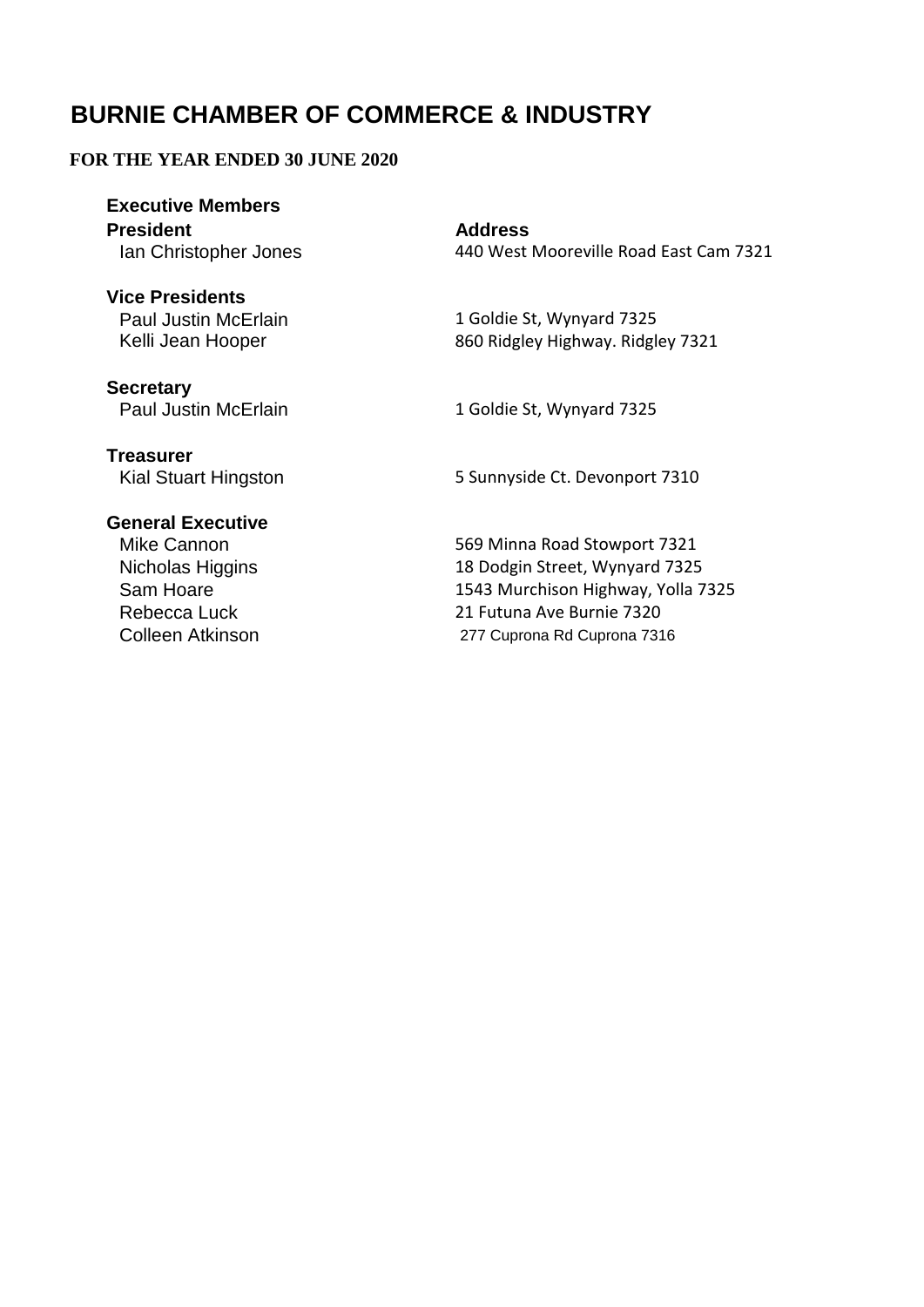## **Income & Expenditure Statement BURNIE CHAMBER OF COMMERCE & INDUSTRY**

|                |                                  | For the year ended 30 June 2020 |            |
|----------------|----------------------------------|---------------------------------|------------|
| <b>Notes</b>   |                                  | 2020                            | 2019       |
|                | <b>Main Account</b>              |                                 |            |
|                | <b>Income</b>                    |                                 |            |
|                | <b>BEA Awards</b>                | 8,700.00                        |            |
|                | <b>Breakfasts</b>                | 5,628.01                        | 11,526.30  |
|                | <b>Commission/Market Support</b> | 1,280.30                        | 0.16       |
|                | <b>Functions</b>                 |                                 | 2,873.00   |
|                | Interest                         | 241.79                          | 426.72     |
|                | Memberships                      | 10,950.00                       | 7,425.00   |
|                | <b>Project Hercules</b>          | 3,148.53                        |            |
|                | Sponsorships                     |                                 | 1,000.00   |
|                | <b>TCCI</b>                      |                                 | 835.00     |
|                | <b>Total Income</b>              | 29,948.63                       | 24,086.18  |
|                | <b>Expenditure</b>               |                                 |            |
| $\overline{2}$ | Accounting/Administration        | 729.41                          | 1,186.23   |
|                | <b>BEA Awards</b>                | 3,250.00                        |            |
|                | <b>BEA Awards Expenses</b>       | 6,159.19                        |            |
|                | <b>Branding Expenses</b>         | 1,502.60                        |            |
|                | <b>Breakfasts</b>                | 4,454.00                        | 13,162.00  |
| $\mathfrak{B}$ | <b>Bursary</b>                   |                                 | 3,000.00   |
|                | Depreciation                     | 1,338.67                        | 1,338.67   |
|                | <b>Functions</b>                 | 664.00                          | 3,057.62   |
| 4              | Grants/Awards                    | 805.00                          | 750.00     |
|                | Honorarium                       |                                 | 2,500.00   |
|                | Insurance                        | 399.00                          | 391.00     |
|                | <b>Misc</b>                      | 219.00                          | 281.79     |
|                | PayPal                           |                                 | 99.00      |
|                | Stationery                       |                                 | 120.10     |
|                | <b>TCCI</b>                      |                                 | 798.00     |
|                | <b>Travel</b>                    |                                 | 420.45     |
|                |                                  | 19,520.87                       | 27,104.86  |
|                | <b>Surplus (Deficiency)</b>      | 10,427.76                       | (3,018.68) |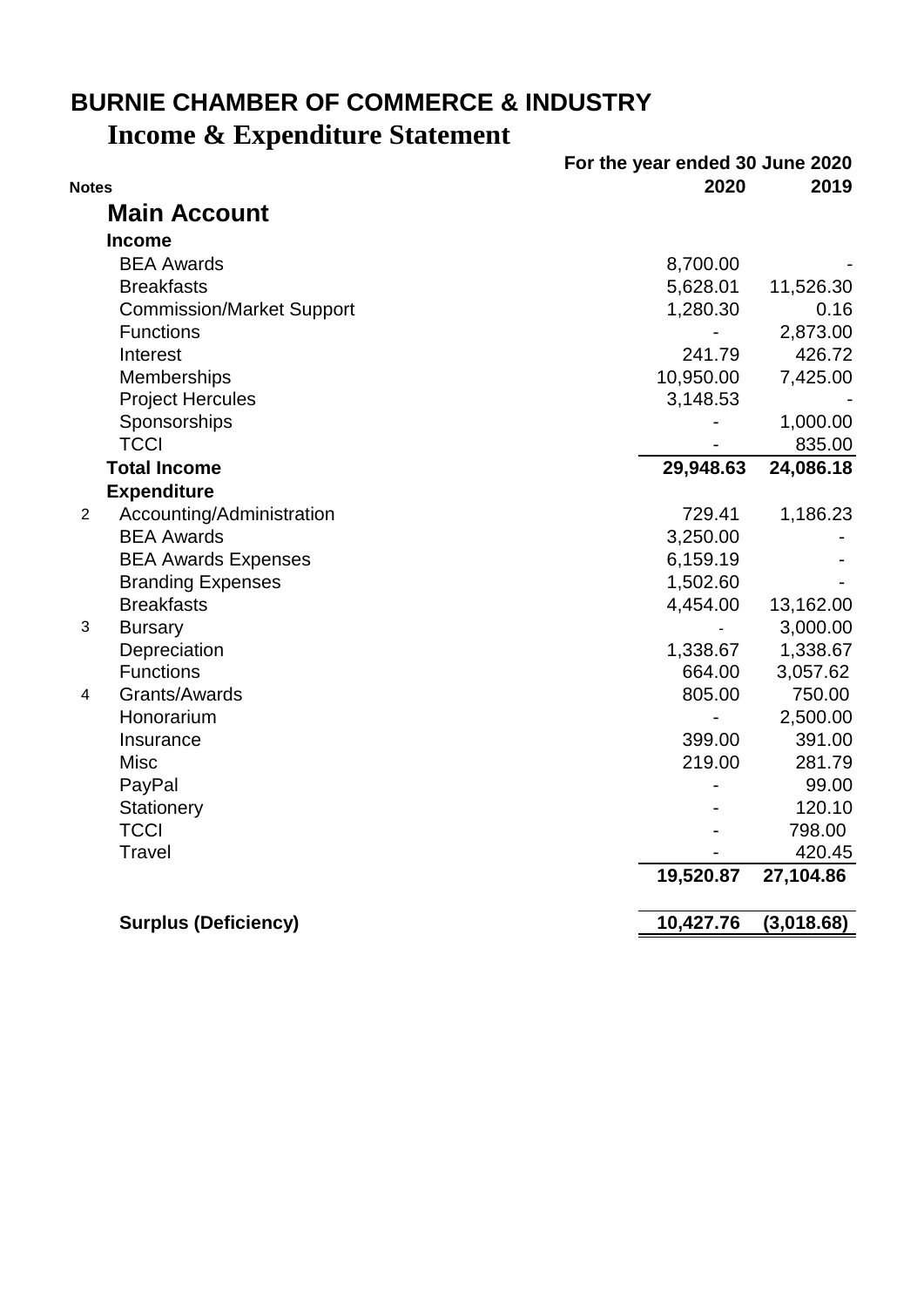|   | <b>State Growth Account</b>                               |              |           |
|---|-----------------------------------------------------------|--------------|-----------|
|   | <b>Income</b>                                             |              |           |
| 5 | <b>Grant Received - State Government</b>                  | 5,500.00     | 20,927.00 |
|   | <b>Grant Received - Burnie City Council</b>               | 6,000.00     |           |
|   | <b>Interest Received</b>                                  | 28.68        | 108.02    |
|   | <b>Total Income</b>                                       | 11,528.68    | 21,035.02 |
|   | <b>Expenditure</b>                                        |              |           |
|   | <b>Business North West Production Fees</b>                | 21,600       |           |
|   | <b>Business North West Project Fees</b>                   | 3,149        |           |
|   | <b>Filming Equipment</b>                                  | 196          |           |
|   | Provision for Marketing and Event promotion               | 2,594        |           |
|   | <b>Sidewalk Sell out Event</b>                            | 3,408        |           |
|   | <b>Total Expenditure</b>                                  | 30,946       |           |
|   | <b>Surplus (Deficiency)</b>                               | (19, 417.25) | 21,035.02 |
|   | <b>Training Grant Account</b><br><b>Income</b>            |              |           |
| 6 | <b>Grant Received - State Government</b>                  | 52,830.00    |           |
|   | <b>Interest Received</b>                                  | 0.53         |           |
|   | <b>Total Income</b>                                       | 52,830.53    |           |
|   | <b>Expenditure</b>                                        |              |           |
|   | <b>Bank Fees</b>                                          | 60.00        |           |
|   | Miscellaneous                                             | 636.51       |           |
|   | <b>Presenters</b>                                         | 5,740.00     |           |
|   | Provision for Training Providers and operational expenses | 29,937.00    |           |
|   | Room Hire                                                 | 2,000.00     |           |
|   | Stationery                                                | 1,165.10     |           |
|   | Technology                                                | 3,536.67     |           |
|   | <b>Training Organisations</b>                             | 9,750.00     |           |
|   | <b>Total Expenditure</b>                                  | 52,825.28    |           |
|   | <b>Surplus (Deficiency)</b>                               | 5.25         |           |
|   | <b>Cradle Coast Online Market</b>                         |              |           |
| 7 | <b>Income</b><br><b>Grant Received - State Government</b> | 16,660.00    |           |
|   | Other Income                                              | 0.15         |           |
|   |                                                           |              |           |

| Other Income                | 0.15      |  |
|-----------------------------|-----------|--|
| <b>Total Income</b>         | 16,660.15 |  |
| <b>Expenditure</b>          |           |  |
| <b>Bank Fees</b>            | 10.00     |  |
| <b>Flyers</b>               | 337.70    |  |
| Licenses                    | 739.77    |  |
| <b>Survey Monkey</b>        | 349.09    |  |
| <b>Website Design</b>       | 6,469.19  |  |
| <b>Total Expenditure</b>    | 7,905.75  |  |
| <b>Surplus (Deficiency)</b> | 8,754.40  |  |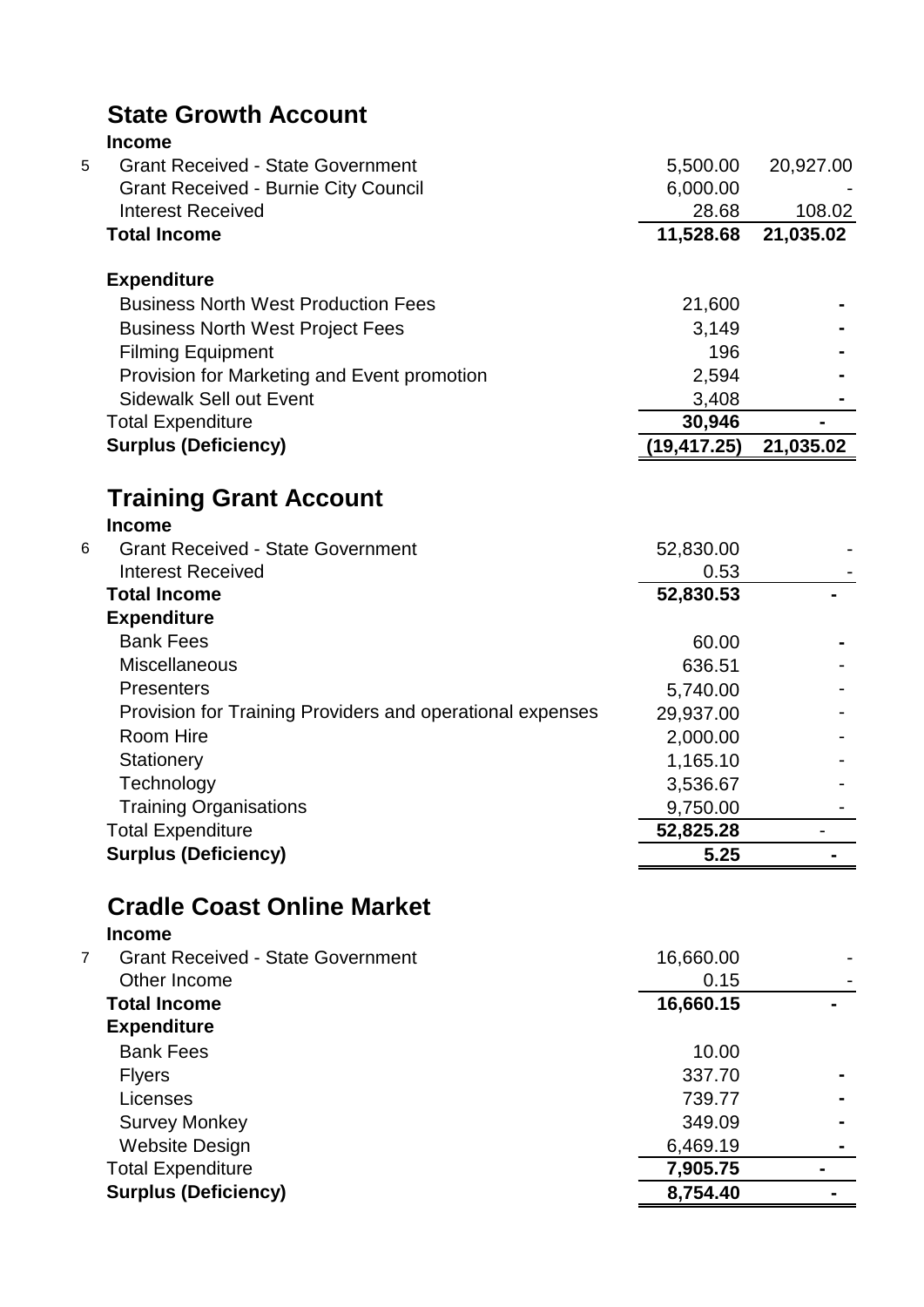|   | <b>Balance Sheet</b>                                             | 2020      | As at 30 June 2020<br>2019 |
|---|------------------------------------------------------------------|-----------|----------------------------|
|   | <b>CURRENT ASSETS</b>                                            |           |                            |
|   | Bank of Us - Main A/c                                            | 13,123    | 1,598.10                   |
|   | Bank of Us - State Growth A/c                                    | 2,594     | 19,417.02                  |
|   | Bank of Us - Training Grant A/c                                  | 29,937    | (5.00)                     |
|   | Bank of Us - Online Market A/c                                   | 8,754     |                            |
|   | Bank of Us - Term Deposit                                        | 19,532    | 19,290.48                  |
|   | <b>Total ASSETS</b>                                              | 73,940.43 | 40,300.60                  |
|   | <b>NON CURRENT ASSETS</b>                                        |           |                            |
| 8 | Equipment (At written down value)                                | 1,338.67  | 2,677.33                   |
|   | <b>Total ASSETS</b>                                              | 75,279.10 | 42,977.93                  |
|   | <b>LIABILITIES</b>                                               |           |                            |
|   | <b>Trade Creditors</b>                                           |           |                            |
|   | Prov. for Marketing & Events - State Growth A/c                  | 2,594     |                            |
|   | Prov. for Training and operational Expenses - Training Grant A/c | 29,937    |                            |
|   | <b>Total LIABILITIES</b>                                         | 32,531    |                            |
|   | <b>Net Assets</b>                                                | 42,748.10 | 42,977.93                  |
|   | <b>MEMBERS FUNDS</b>                                             |           |                            |
|   |                                                                  |           |                            |
|   | <b>Retained Earnings</b>                                         | 42,977.93 | 24,961.59                  |
|   | Surplus (Deficiency)                                             | (229.84)  | 18,016.34                  |
|   | <b>Total EQUITY</b>                                              | 42,748.10 | 42,977.93                  |
|   |                                                                  |           |                            |

- - - - - - - - - -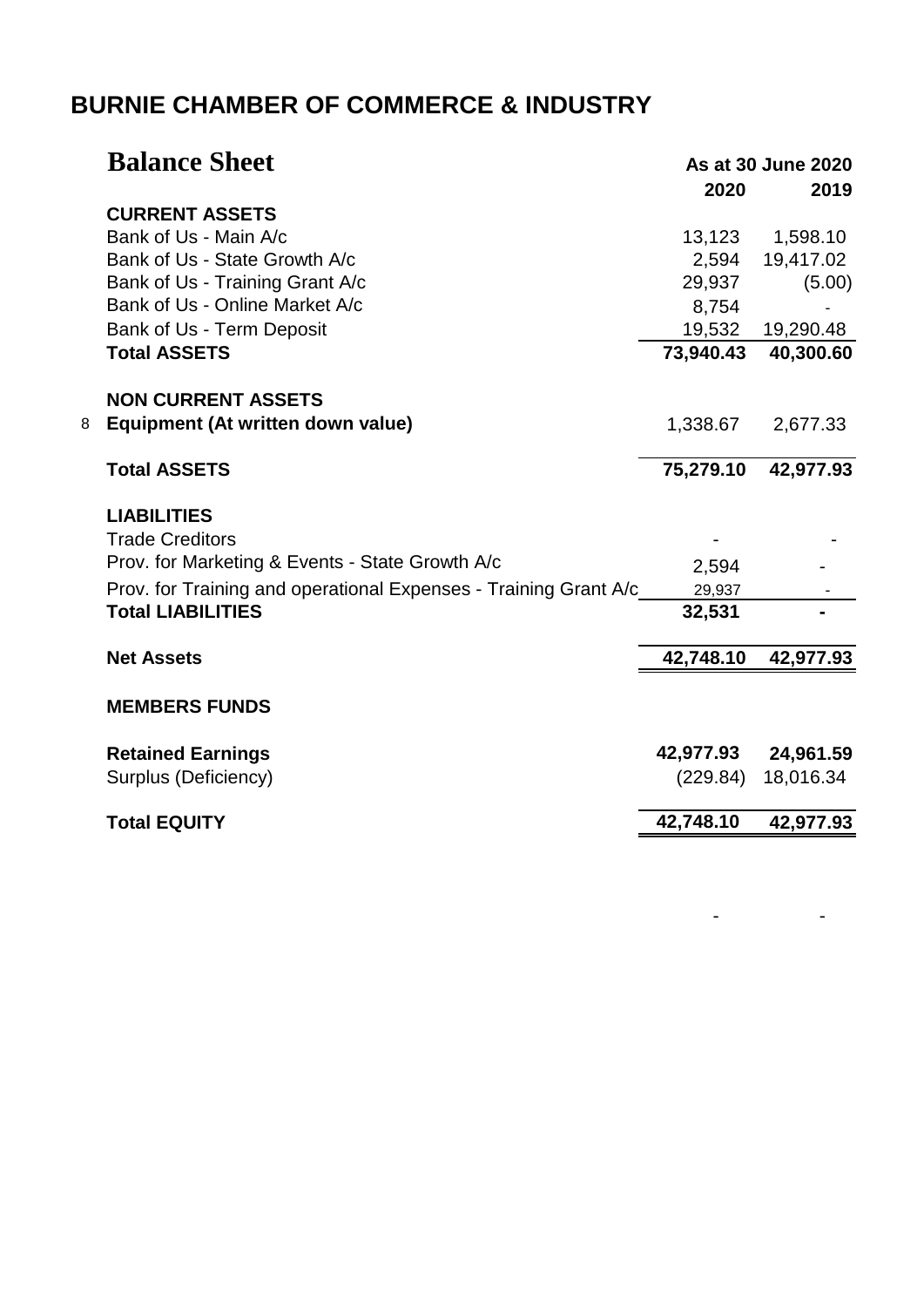| <b>Notes to the Accounts</b> |  |
|------------------------------|--|
|------------------------------|--|

# ` **Notes to the Accounts For the year ended 30 June 2020**

**2020 2019**

#### 1 **Historical Cost Convention**

These financial statements have been prepared on an accruals basis and are based on historical costs and do not take into account changing values.

| $\overline{2}$ | <b>Accounting/Administration</b>                                               |          |          |
|----------------|--------------------------------------------------------------------------------|----------|----------|
|                | <b>Website Design</b>                                                          |          | 305.85   |
|                | <b>Bank Fee</b>                                                                |          | 15.50    |
|                | <b>Xero Licence Fee</b>                                                        | 42.51    | 299.98   |
|                | <b>Xero Subscription</b>                                                       | 600.00   | 150.00   |
|                | Microsoft Office 365 Licence fee                                               |          | 198.00   |
|                | <b>Flowers</b>                                                                 |          | 130.00   |
|                | Justice Department - Annual return                                             | 86.90    | 86.90    |
|                |                                                                                | 729.41   | 1,186.23 |
|                |                                                                                |          |          |
| 3              | <b>Bursary</b>                                                                 |          |          |
|                | <b>UTAS - Peta King</b>                                                        |          | 1,000.00 |
|                | <b>UTAS - Nick Jones</b>                                                       |          | 2,000.00 |
|                |                                                                                |          | 3,000.00 |
|                |                                                                                |          |          |
| 4              | <b>Grants/Awards</b>                                                           |          |          |
|                | <b>Marist Regional College</b>                                                 | 250.00   | 250.00   |
|                | <b>UTAS Science and Engineering Award</b>                                      |          | 250.00   |
|                | <b>Hellyer College</b>                                                         | 250.00   | 250.00   |
|                | <b>Womens Day Sponsorship</b>                                                  | 55.00    |          |
|                |                                                                                | 500.00   | 750.00   |
|                |                                                                                |          |          |
| 5              | <b>Grants Received</b><br>Department of State Growth to make videos to promote | 5,500    | 20,927   |
|                | relocation to work in our region.                                              |          |          |
| 6              | Department of State Growth to make videos to promote                           | 52,830   |          |
|                | relocation to work in our region.                                              |          |          |
| 7              | Department of State Growth to create an online market                          | 16,660   |          |
|                | facility for Chamber members                                                   |          |          |
|                |                                                                                |          |          |
| 8              | <b>Equipment</b>                                                               |          |          |
|                | Laptop Computer                                                                | 1,599.00 | 1,599.00 |
|                | <b>Live Streaming Lights</b>                                                   | 799.00   | 799.00   |
|                | <b>Drone</b>                                                                   | 1,618.00 | 1,618.00 |
|                |                                                                                | 4,016.00 | 4,016.00 |
|                | Less                                                                           |          |          |
|                | <b>Accumulated Depreciation</b>                                                | 2,677.33 | 1,338.67 |
|                | <b>Written Down Value</b>                                                      | 1,338.67 | 2,677.33 |